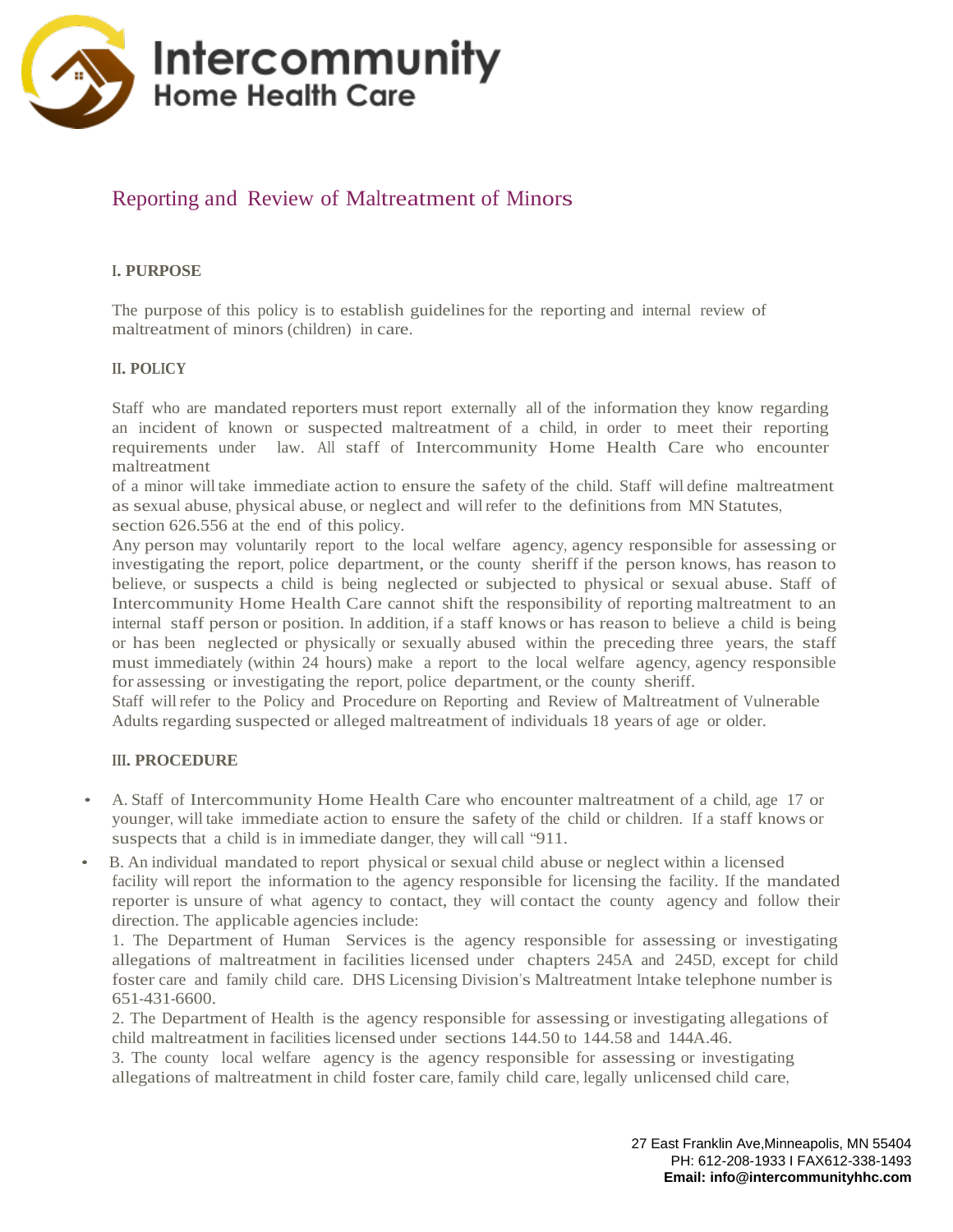

juvenile correctional facilities licensed under section 241.021 located in the loca welfare agency's county, and reports involving children served by an unlicensed personal care provider organization under section 256B.0659

- C. Reports regarding incidents of suspected abuse or neglect of children occurring within a family or in the community should be made to the local county social services agency or local law enforcement referencing the phone numbers contained within this policy
- D. When verbally reporting the alleged maltreatment to the external agency, the mandated reporter will include as much information as known to identify the child involved, any persons responsible for the abuse or neglect (if known), and the nature and extent of the maltreatment.
- E. If the report of suspected abuse or neglect occurred within Intercommunity Home Health Care, the report should also include any actions taken by Intercommunity Home Health Care in response to the incident. If a staff attempts to report the suspected maltreatment internally, the person receiving the report willremind the staff of the requirement to report externally
- F. A verbal report of suspected abuse or neglect that is made to one of the listed agencies by a mandated reporter must be followed by a written report to the same agency within 72 hours, exclusive of weekends and holidays, unless the appropriate agency has informed the mandated reporter that the oral information does not constitute a report.
- G. When Intercommunity Home Health Care has knowledge that an external report of alleged or suspected maltreatment has been made, an internal review will be completed. The Designated Coordinator is the primary individual responsible for ensuring that internal reviews are completed for reports of maltreatment. If there are reasons to believe that the Designated Coordinator isinvolved in the alleged or suspected maltreatment, the Director is the secondary individual responsible for ensuring that internal reviews are completed.
- H. The Internal Review will be completed within 30 calendar days. The person completing the internal review will:
	- 1. Ensure an Incident and Emergency Report has been completed.
	- 2. Contact the lead investigative agency if additional information has been gathered.

3. Coordinate any investigative efforts with the lead investigative agency by serving as Intercommunity Home Health Care contact, ensuring that staff cooperate, and that all records are available.

- 4. Complete an Internal Review which will include the following evaluations of whether:
- a. Related policies and procedures were followed
- b. The policies and procedures were adequate
- c. There is a need for additional staff training
- d. The reported event is similar to past events with the children or the services involved

e. There is a need for corrective action by the license holder to protect the health and safety of the children in care

- I. Based upon the results of the internal review, Intercommunity Home Health Care will develop, document, and implement a corrective action plan designed to correct current lapses and prevent future lapses in performance by individuals or Intercommunity Home Health Care, if any.
- J. All internal reviews will be made available to the commissioner upon the commissioner's request for internal reviews regarding maltreatment.
- K. Staff will receive training on this policy, MN Statutes, section 245A.66 and section 626.556 and their responsibilitiesrelated to protecting children in care from maltreatment and reporting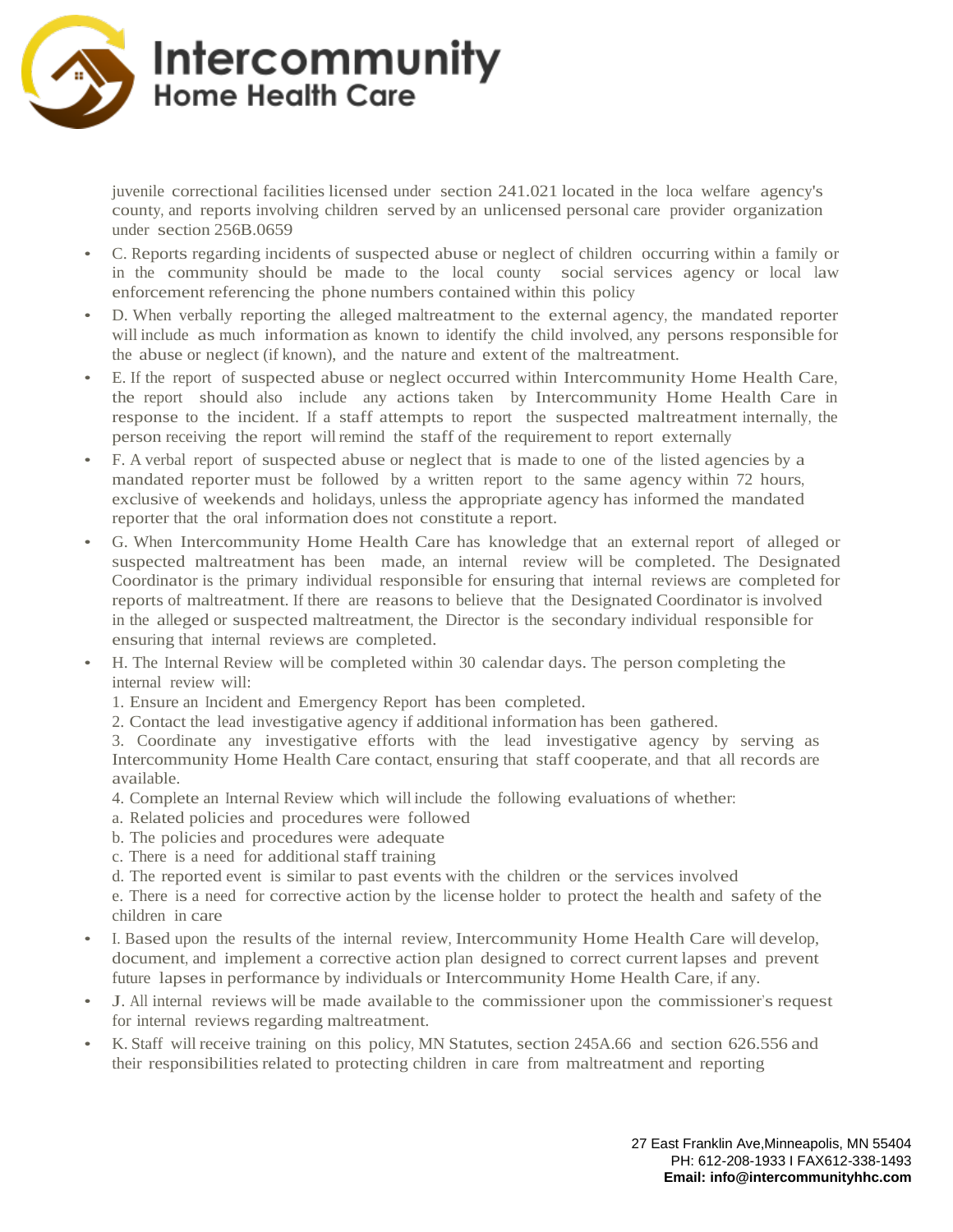

maltreatment. This training must be provided within 72 hours of first providing direct contact services and annually thereafter.

Legal Authority: Minn. Stat. §§§§ 626.556; 245A.66; 245A.04; subd. 14, 245D.09; subd. 4 (5)

#### **EXTERNAL AGENCIES**

COUNTY DAY EVENING/WEEKEND

# AITKIN

(218) 927-7200 or (800) 328-3744 (218) 927-7400

#### ANOKA

(763) 422-7215 (651) 291-4680

#### BECKER

(218) 847-5628 (218) 847-2661

# BELTRAMI

(218) 333-4223 (218) 751-9111

#### **BENTON**

(320) 968-5087 (320) 968-7201

#### BIG STONE

(320) 839-2555 (320) 815-0215

# BLUE EARTH

(507) 304-4111 (507) 625-9034

#### BROWN

(507) 354-8246 (507) 233-6720

**CARLTON**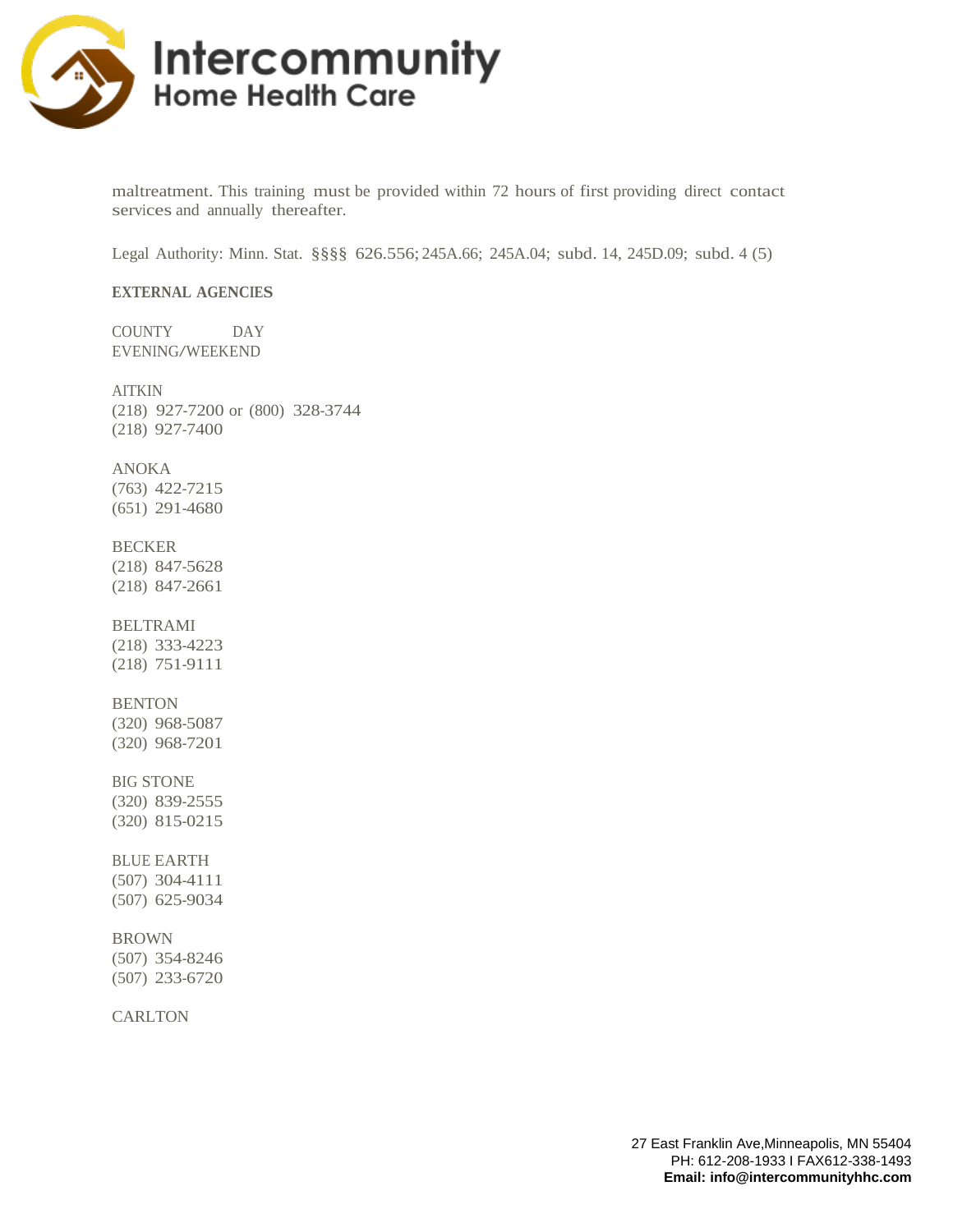

(218) 879-4583 (218) 384-3236

# CARVER

(952) 361-1600 (952) 442-7601

# CASS

(218) 547-1340 (218) 547-1424

#### CHIPPEWA

(320) 269-6401 (320) 269-2121

# CHISAGO

(651) 213-5600 (651) 257-4100

# **CLAY**

(218) 299-5200 (218) 299-5151

# CLEARWATER (218) 694-6164

(218) 694-6226

# COOK

(218) 387-3620 (218) 387-3030

#### COTTONWOOD (507) 831-1891

(507) 831-1375

# CROW WING

(218) 824-1140 (218) 829-4740

# DAKOTA

(952) 891-7459 (952) 891-7171

# DODGE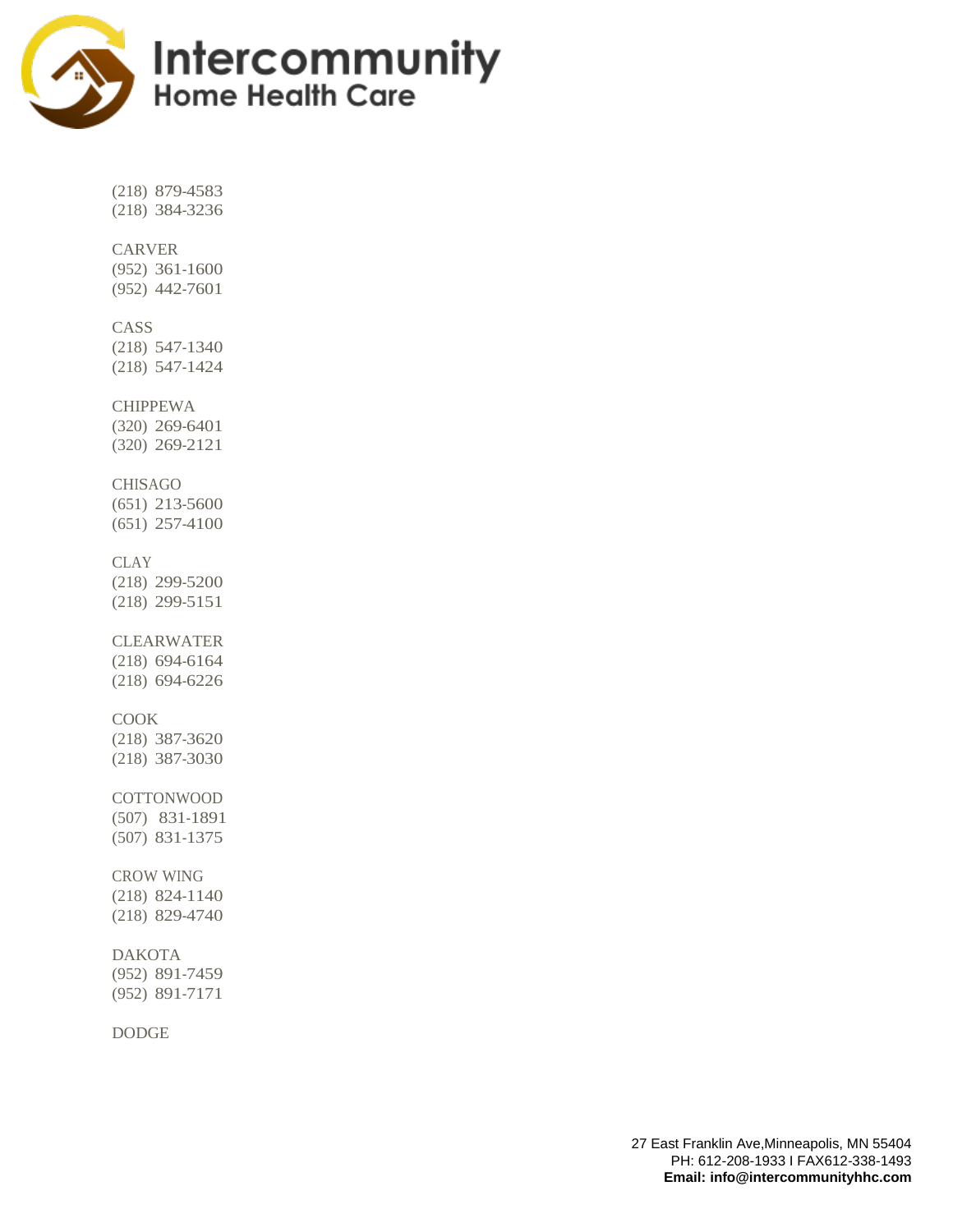

(507) 635-6170 (507) 635-6200

# DOUGLAS

(320) 762-2302 (320) 762-8151

# FARIBAULT

(507) 526-3265 (507 526-5148

# FILLMORE

(507) 765-2175 (507) 765-3874

#### FREEBORN

(507) 377-5400 (507) 377-5205

#### **GOODHUE**

(651) 385-3232 (651) 385-3155

# GRANT

(218) 685-4417 (800) 797-6190

# HENNEPIN

(612) 348-3552 (612) 348-8526

# HOUSTON

(507) 725-5811 (507) 725-3379

# HUBBARD

(218) 732-1451 (218) 732-3331

# ISANTI

(763) 689-1711 (763) 689-2141

# ITASCA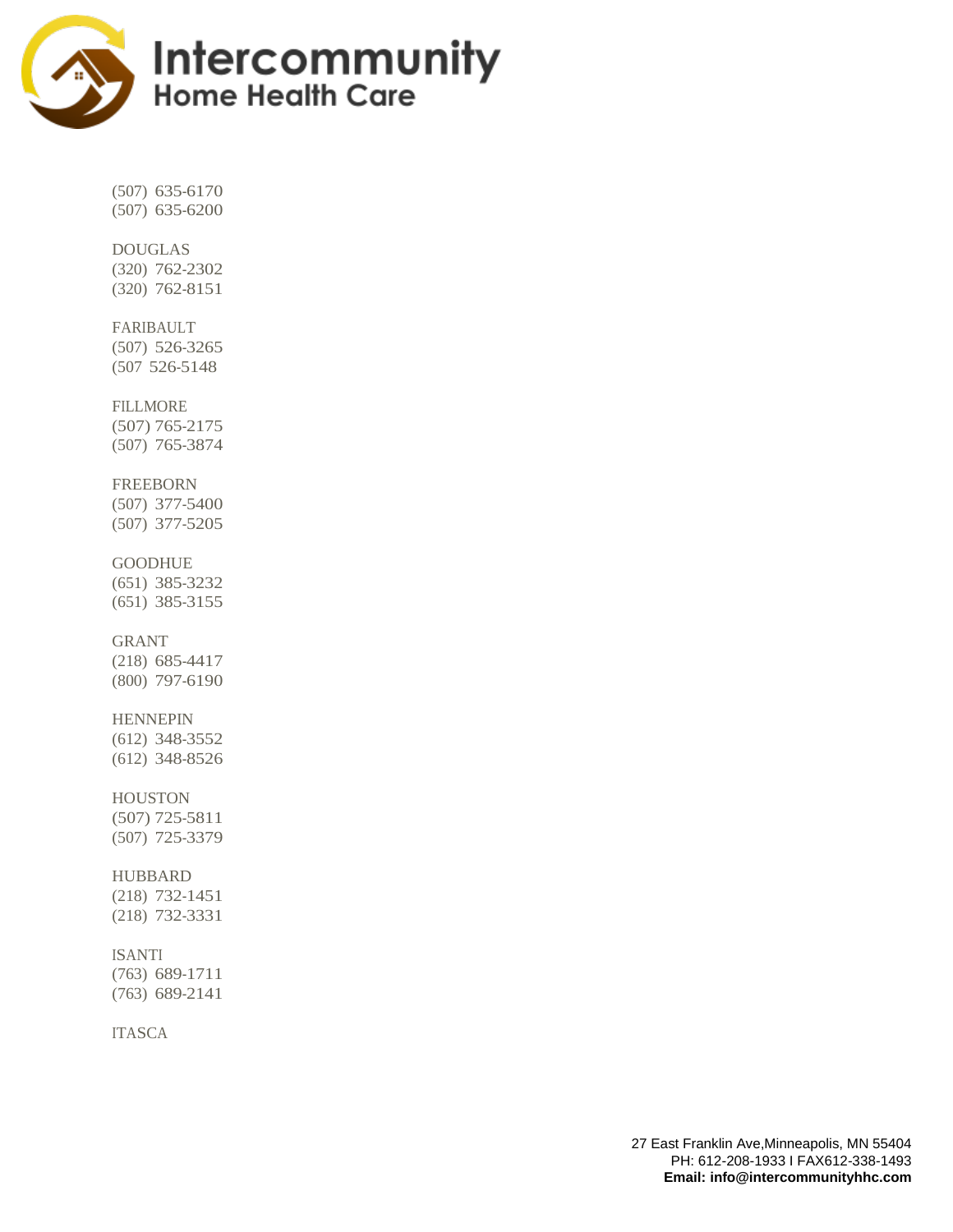

(218) 327-2941 (218) 326-8565

# **JACKSON**

(507) 847-4000 (507) 847-4420

# KANABEC

(320) 679-6350 (320) 679-8400

# KANDIYOHI

(320) 231-7800 (320) 235-1260

#### **KITTSON**

(218) 843-2689 (218) 843-3535

# KOOCHICHING

(218) 283-7000 (218) 283-4416

# LAC QUI PARLE (320) 598-7594

(320) 598-3720

# LAKE

(218) 834-8400 (218) 834-8385

# LAKE OF THE WOODS (218) 634-2642

(218) 634-1143

# LE SUEUR

(507) 357-8288 (507) 357-8545

# LINCOLN

(800) 810-8816 (507) 694-1664

# LYON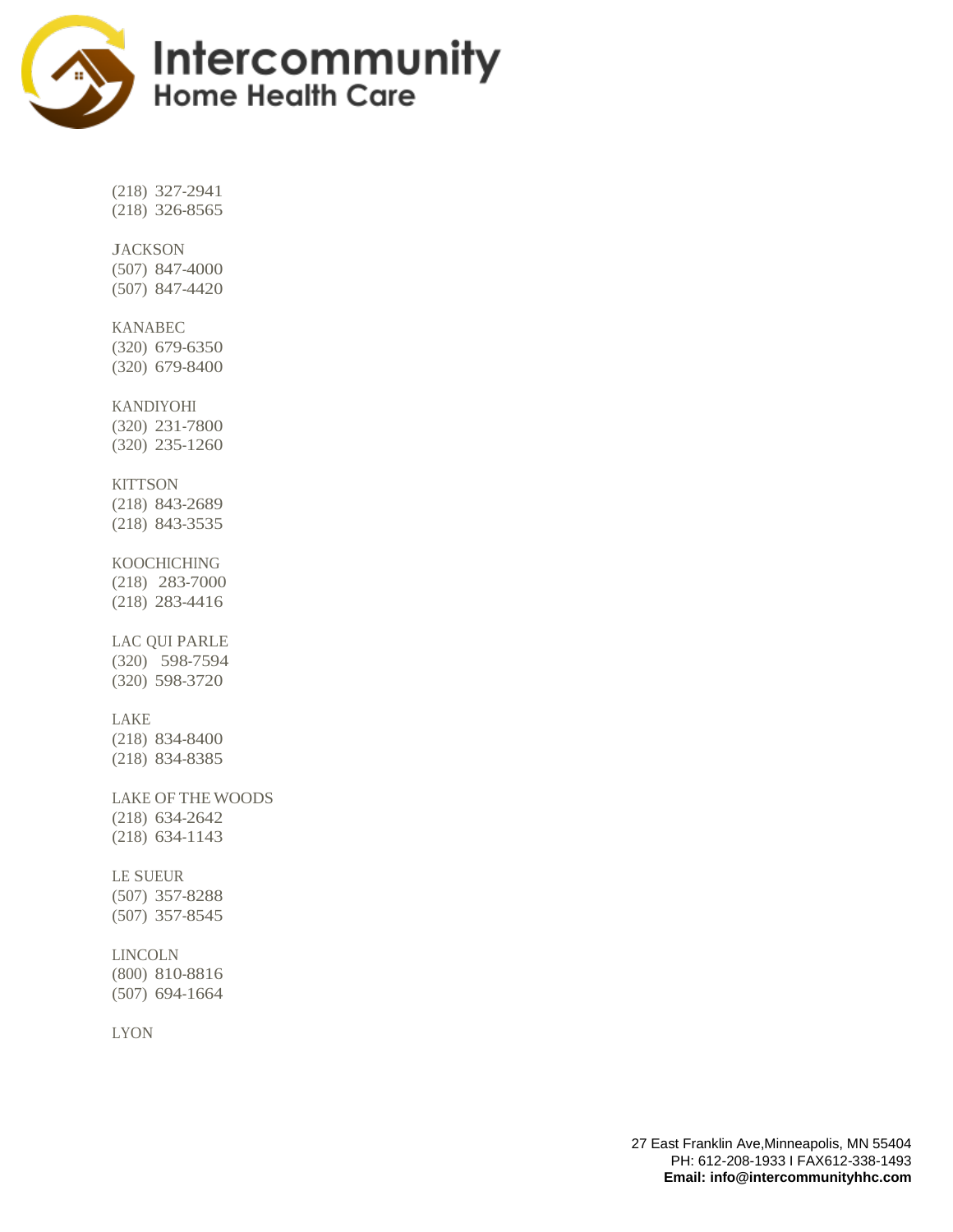

(800) 657-3760 (507) 537-7666

# MAHNOMEN

(218) 935-2568 (218) 935-2255

#### MARSHALL

(218) 745-5124 (218) 745-5411

#### MARTIN

(507) 238-4757 (507) 238-4481

# MC LEOD

(320) 864-3144 (320) 864-3134

#### MEEKER

(320) 693-5300 (320) 693-5400

# MILLE LACS

(320) 983-8208 (320) 983-8250

# MORRISON

(320) 632-2951 (320) 632-9233

# **MOWER**

(507) 437-9700 (507) 437-9400

# MURRAY

(800) 657-3811 (507) 836-6168

# NICOLLET

(507) 386-4528 (507) 931-1570

# NOBLES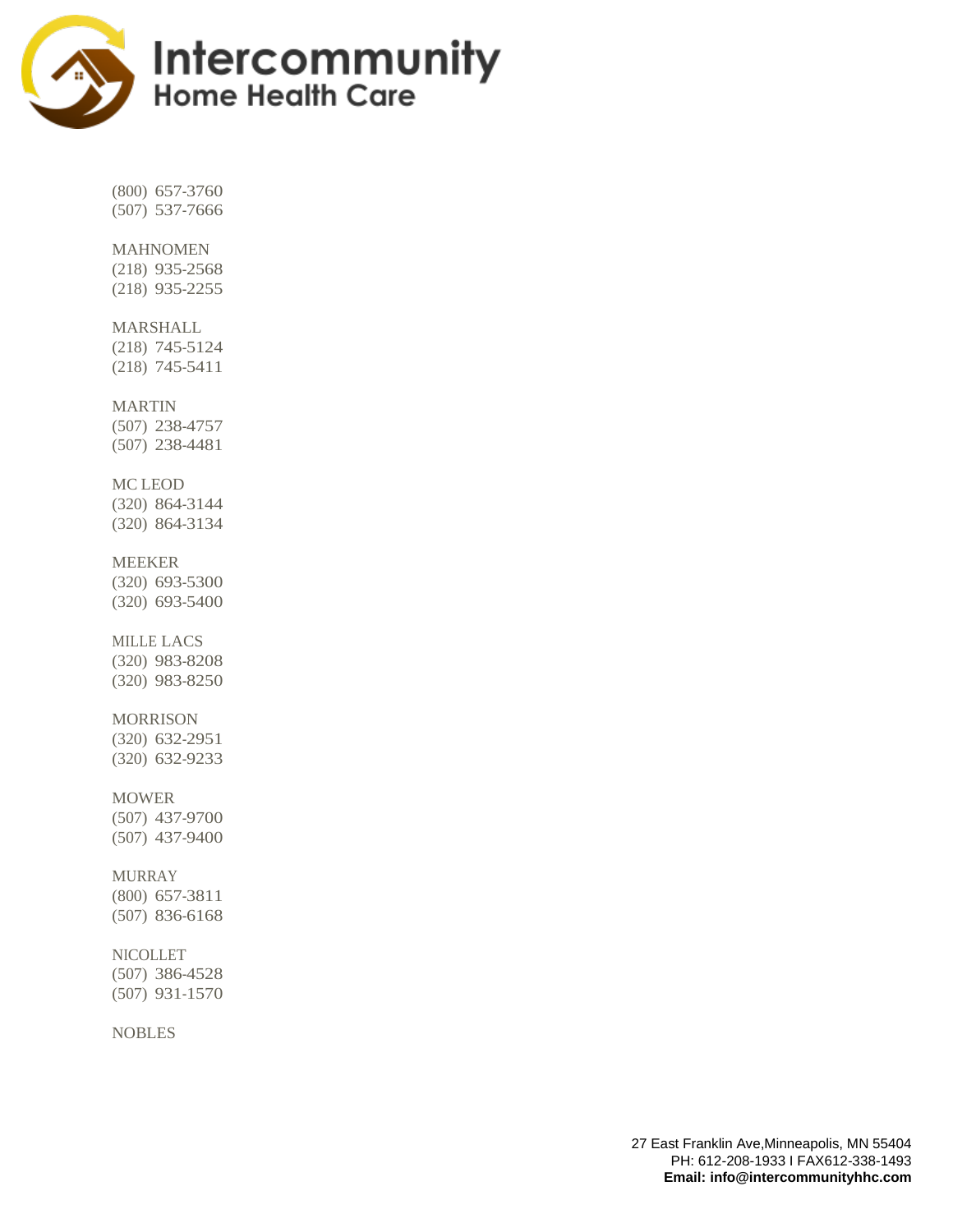

(507) 295-5213 (507) 372-2136

# NORMAN

(218) 784-5400 (218) 784-7114

#### OLMSTED

(507) 328-6400 (507) 328-6583

#### OTTER TAIL

(218) 998-8150 (218) 998-8555

#### **PENNINGTON**

(218) 681-2880 (218) 681-6161

#### PINE

(320) 591-1570 (320) 629-8380

#### PIPESTONE

(507) 825-6720 (507) 825-6792

# POLK

(218) 281-8483 (218) 281-0431

#### POPE

(320) 634-5750 (320) 634-5411

# RAMSEY

(651) 266-4500 (651) 291-6795

#### RED LAKE

(218) 253-4131 (218) 253-2996

REDWOOD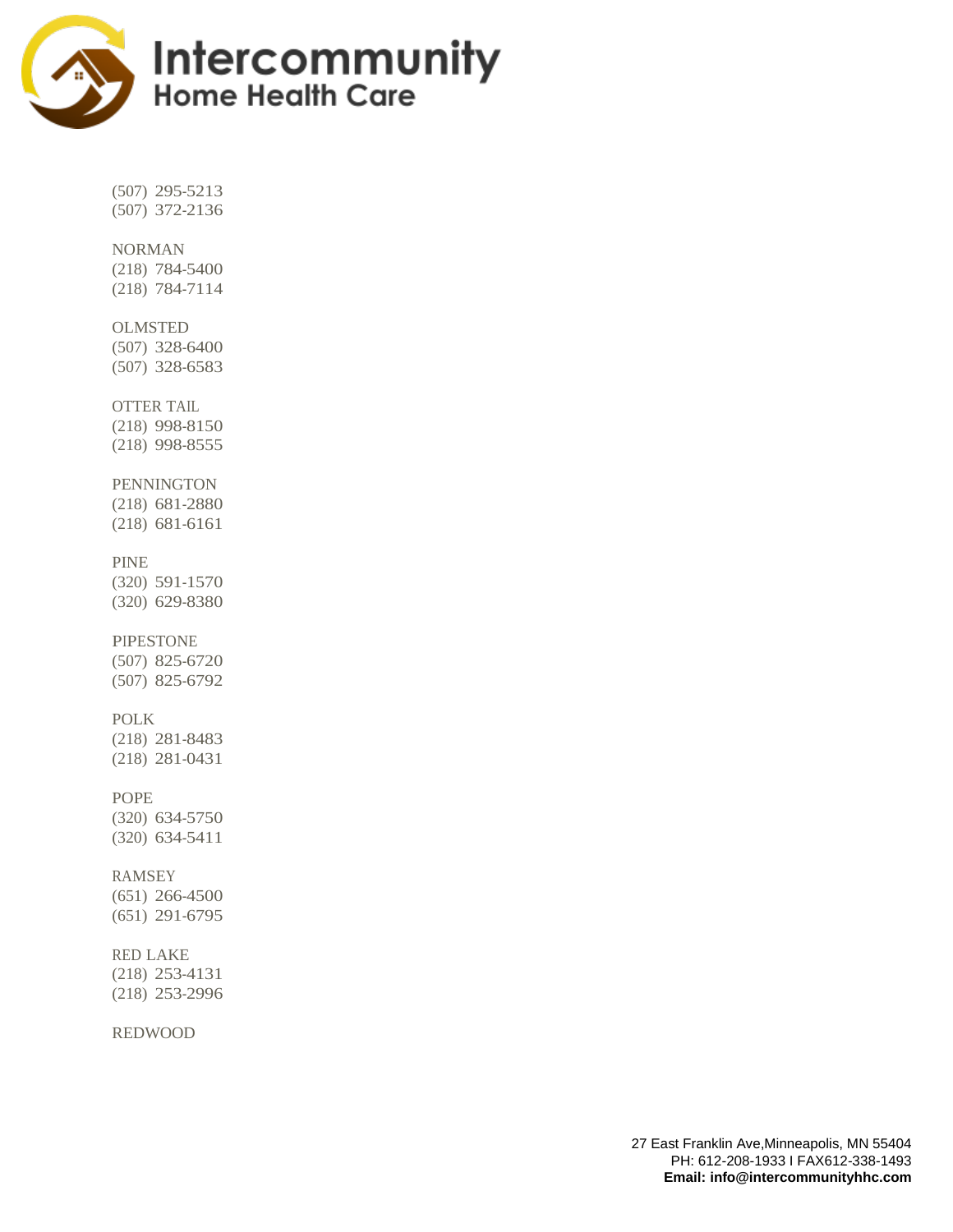

(507) 637-4050 (507) 637-4036

# RENVILLE

(320) 523-2202 (320) 523-1161

# RICE

(507) 332-6115 (507) 210-8524

# ROCK

(507) 283-5070 (507) 283-5000

#### ROSEAU

(218) 463-2411 (218) 463-1421

#### SCOTT

(952) 445-7751 (952) 496-8484

# SHERBURNE

(763) 241-2600 (763) 241-2500

# **SIBLEY**

(507) 237-4000 (507) 237-4330

# ST. LOUIS

N. (218) 749-7128 or S. (218) 726-2012 N. (218) 749-6010 or S. (218) 727-8770

# **STEARNS**

(320) 656-6225 (320) 251-4240

#### **STEELE**

(507) 444-7500 (507) 444-3800

#### **STEVENS**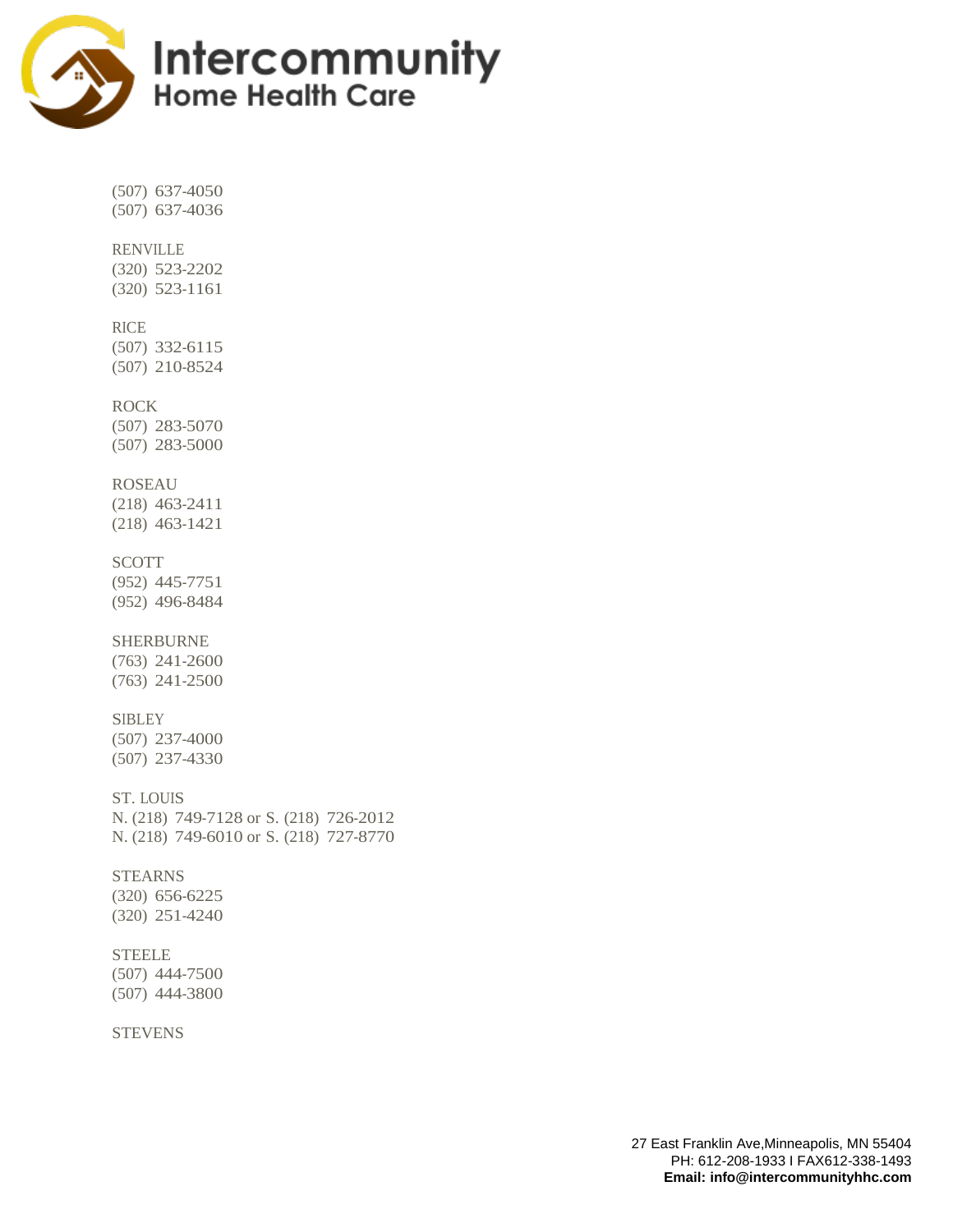

(320) 589-7400 (320) 589-2141

# SWIFT

(320) 843-3160 (320) 843-3133

#### TODD

(320) 732-4500 (320) 732-2157

#### TRAVERSE

(320) 563-8255 (320) 563-4244

#### WABASHA

(651) 565-3351 (651) 565-3361

#### WADENA

(218) 631-7605 (218) 631-7600

#### WASECA

(507) 835-0560 (507) 835-0500

# WASHINGTON

(651) 430-6457 (651) 291-6795

# WATONWAN

(507) 375-3294 (507) 507-3121

# WILKIN

(218) 643-8013 (218) 643-8544

# WINONA

(507) 457-6200 (507) 457-6368

# WRIGHT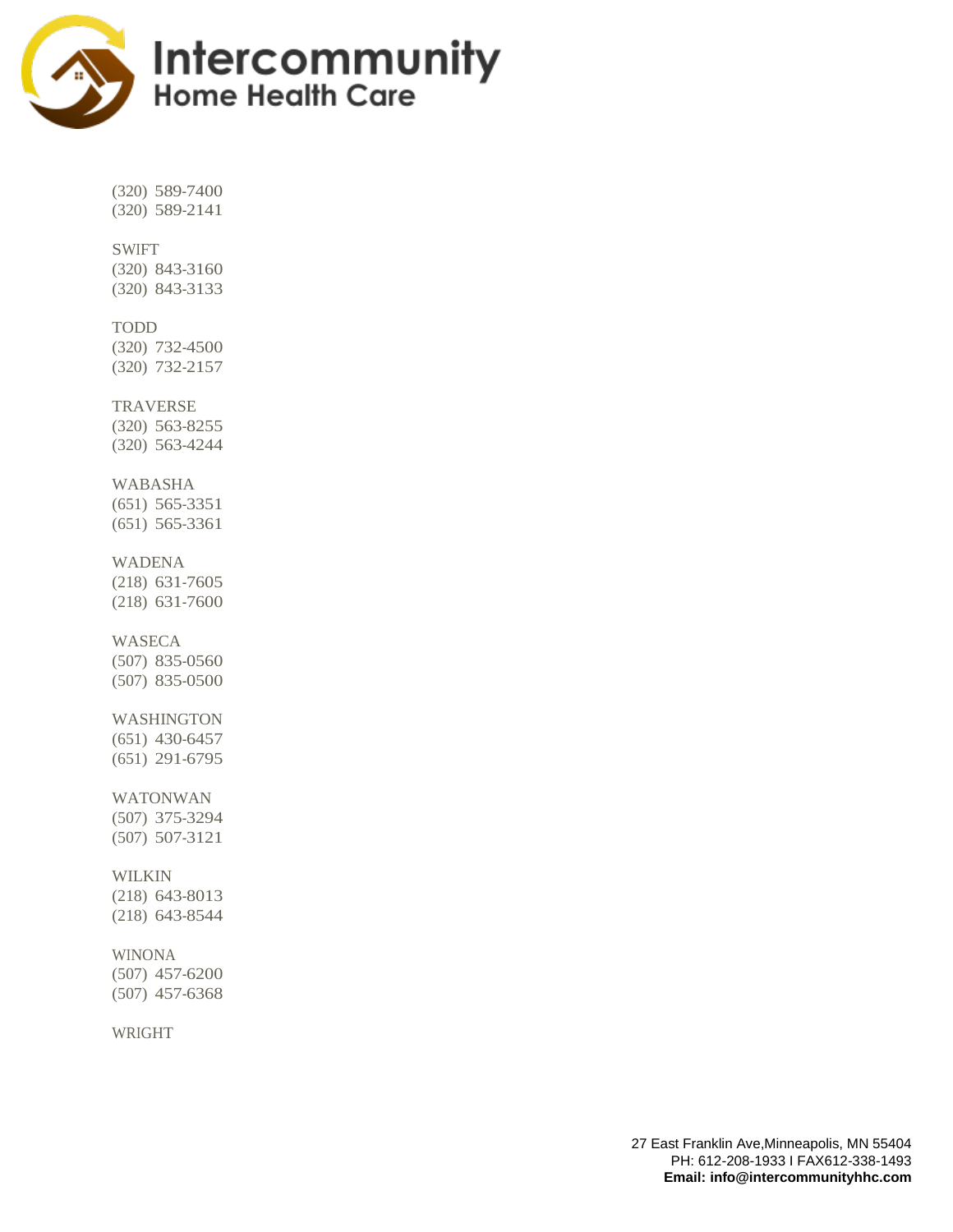

(763) 682-7449 (763) 682-1162

YELLOW MEDICINE (320) 564-2211 (320) 564-2130

DEPARTMENT OF HUMAN SERVICES LICENSING DIVISION MALTREATMENT INTAKE: 651-431- 6600

# **MINNESOTA STATUTES, SECTION 626.556 DEFINITIONS**

Subdivision. 2. Definitions.

As used in this section, the following terms have the meanings given them unless the specific content indicates otherwise:

(c) "Substantial child endangerment" means a person responsible for a child's care, and in the case of sexual abuse includes a person who has a significant relationship to the child as defined in section 609.341, or a person in a position of authority as defined in section 609.341, who by act or omission commits or attempts to commit an act against a child under their care that constitutes any of the following:

- (1) egregious harm as defined in section 260C.007, subdivision 14;
- $(2)$  sexual abuse as defined in paragraph  $(d)$ ;
- (3) abandonment under section 260C.301, subdivision 2;
- (4) neglect as defined in paragraph (f), clause (2), that substantially endangers the child's physical or mental health, including a growth delay, which may be referred to as failure to thrive, that has been diagnosed by a physician and is due to parental neglect;
- $(5)$  murder in the first, second, or third degree under section 609.185, 609.19, or 609.195;
- (6) manslaughter in the first or second degree under section 609.20 or 609.205;
- $(7)$  assault in the first, second, or third degree under section 609.221, 609.222, or 609.223;
- (8) solicitation, inducement, and promotion of prostitution under section 609.322;
- (9) criminal sexual conduct under sections 609.342 to 609.3451;
- (10) solicitation of children to engage in sexual conduct under section 609.352;
- (11) malicious punishment or neglect or endangerment of a child under section 609.377 or 609.378;
- (12) use of a minor in sexual performance under section 617.246; or
- (13) parental behavior, status, or condition which mandates that the county attorney file a termination of parental rights petition under section 260C.301, subdivision 3, paragraph (a).

(d) "Sexual abuse" means the subjection of a child by a person responsible for the child's care, by a person who has a significant relationship to the child, as defined in section 609.341, or by a person in a position of authority, as defined in section 609.341, subdivision 10, to any act which constitutes a violation of section 609.342 (criminal sexual conduct in the first degree), 609.343 (criminal sexual conduct in the second degree), 609.344 (criminal sexual conduct in the third degree), 609.345 (criminal sexual conduct in the fourth degree), or 609.3451 (criminal sexual conduct in the fifth degree). Sexual abuse also includes any act which involves a minor which constitutes a violation of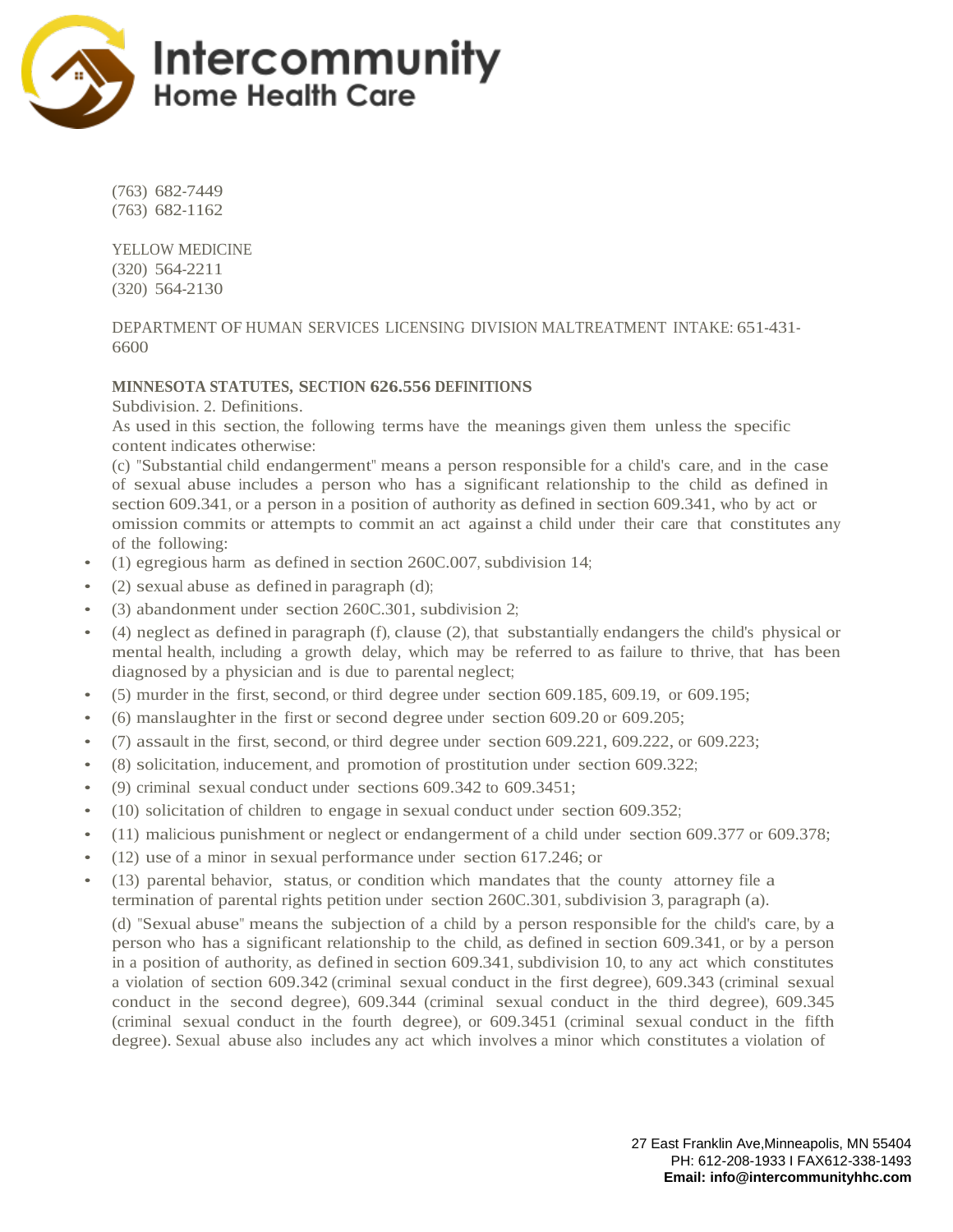

prostitution offenses under sections 609.321 to 609.324 or 617.246. Sexual abuse includes threatened sexual abuse.

(f) "Neglect" means the commission or omission of any of the acts specified under clauses (1) to (9), other than by accidental means:

- (1) failure by a person responsible for a child's care to supply a child with necessary food, clothing, shelter, health, medical, or other care required for the child's physical or mental health when reasonably able to do so;
- (2) failure to protect a child from conditions or actions that seriously endanger the child's physical or mental health when reasonably able to do so, including a growth delay, which may be referred to as a failure to thrive, that has been diagnosed by a physician and is due to parental neglect;
- (3) failure to provide for necessary supervision or child care arrangements appropriate for a child after considering factors as the child's age, mental ability, physical condition, length of absence, or environment, when the child is unable to care for the child's own basic needs or safety, or the basic needs or safety of another child in their care;
- (4) failure to ensure that the child is educated as defined in sections 120A.22 and 260C.163, subdivision 11, which does not include a parent's refusal to provide the parent's child with sympathomimetic medications, consistent with section 125A.091, subdivision 5;
- (5) nothing in this section shall be construed to mean that a child is neglected solely because the child's parent, guardian, or other person responsible for the child's care in good faith selects and depends upon spiritual means or prayer for treatment or care of disease or remedial care of the child in lieu of medical care; except that a parent, guardian, or caretaker, or a person mandated to report pursuant to subdivision 3, has a duty to report if a lack of medical care may cause serious danger to the child's health. This section does not impose upon persons, not otherwise legally responsible for providing a child with necessary food, clothing, shelter, education, or medical care, a duty to provide that care;
- (6) prenatal exposure to a controlled substance, as defined in section 253B.02, subdivision 2, used by the mother for a nonmedical purpose, as evidenced by withdrawal symptoms in the child at birth, results of a toxicology test performed on the mother at delivery or the child at birth, or medical effects or developmental delays during the child's first year of life that medically indicate prenatal exposure to a controlled substance;
- (7) "medical neglect" as defined in section 260C.007, subdivision 6, clause (5);
- (8) chronic and severe use of alcohol or a controlled substance by a parent or person responsible for the care of the child that adversely affects the child's basic needs and safety; or
- (9) emotional harm from a pattern of behavior which contributes to impaired emotional functioning of the child which may be demonstrated by a substantial and observable effect in the child's behavior, emotional response, or cognition that is not within the normal range for the child's age and stage of development, with due regard to the child's culture.

(g) "Physical abuse" means any physical injury, mental injury, or threatened injury, inflicted by a person responsible for the child's care on a child other than by accidental means, or any physical or mental injury that cannot reasonably be explained by the child's history of injuries, or any aversive or deprivation procedures, or regulated interventions, that have not been authorized under section 121A.67 or 245.825. Abuse does not include reasonable and moderate physical discipline of a child

administered by a parent or legal guardian which does not result in an injury. Abuse does not include